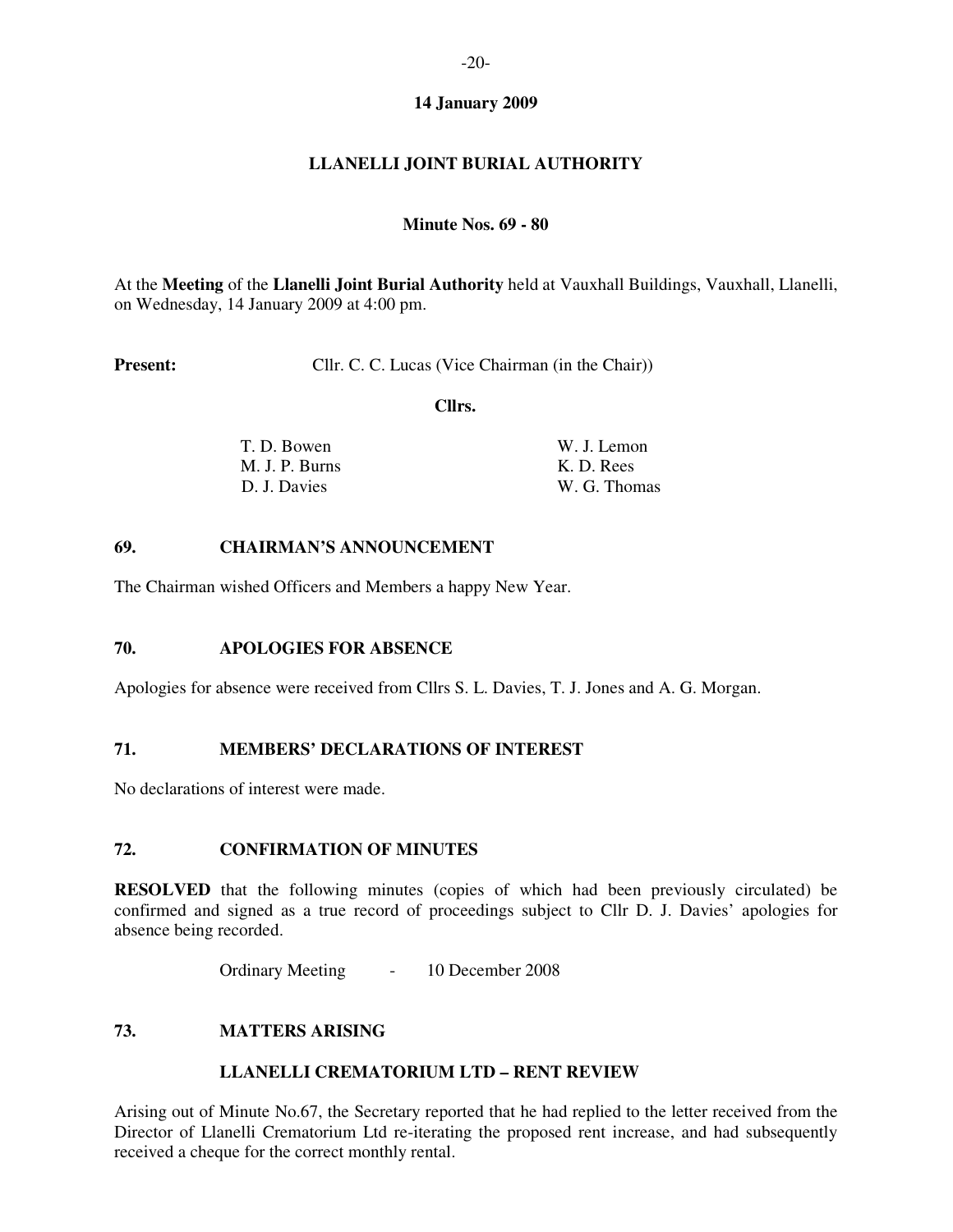# **14 January 2009**

**RESOLVED** that the information be noted.

# **74. INCOME AND EXPENDITURE REPORTS**

**RESOLVED** that the income and expenditure reports for November 2008 and the provisional report for December 2008 be noted.

# **75. SCHEDULE OF PAYMENTS**

Consideration was given to the schedule of payments for December 2008, which revealed expenditure for the month amounted to £16,724.98.

**RESOLVED** that the information be noted.

# **76. MEMORIAL TESTING FIGURES**

Consideration was given to the memorial testing figures for December 2008, which revealed that 54 memorials had been tested to stage two level, with 22 failures.

**RESOLVED** that the information be noted.

# **77. AUDIT OF ACCOUNTS FOR THE YEAR ENDING 31 MARCH 2008**

Members considered the Auditor's report received from Mazars LLP, (copies having been previously circulated) in respect of the Burial Authority's accounts for 2007/08. The report confirmed that the information contained in the annual return was in accordance with the Auditor General for Wales' requirements and no matters had come to the Auditor's attention giving cause for concern that relevant legislation and regulatory requirements had not been met.

However, the report raised one other matter which did not affect the Auditor's opinion but which was drawn to the Burial Authority's attention nonetheless. The Burial Authority was recommended to review its standing orders/financial regulations on a regular basis to ensure they remained in line with legislative/regulatory requirements and were fit for purpose.

**RESOLVED** that the Auditor's report be accepted.

### **78. SPECIAL BUDGET MEETING**

The Secretary informed Members that the special budget meeting would be held on Tuesday 27 January, at 4.00pm in the Conference Room at Vauxhall Buildings, Vauxhall, Llanelli.

**RESOLVED** that the information be noted.